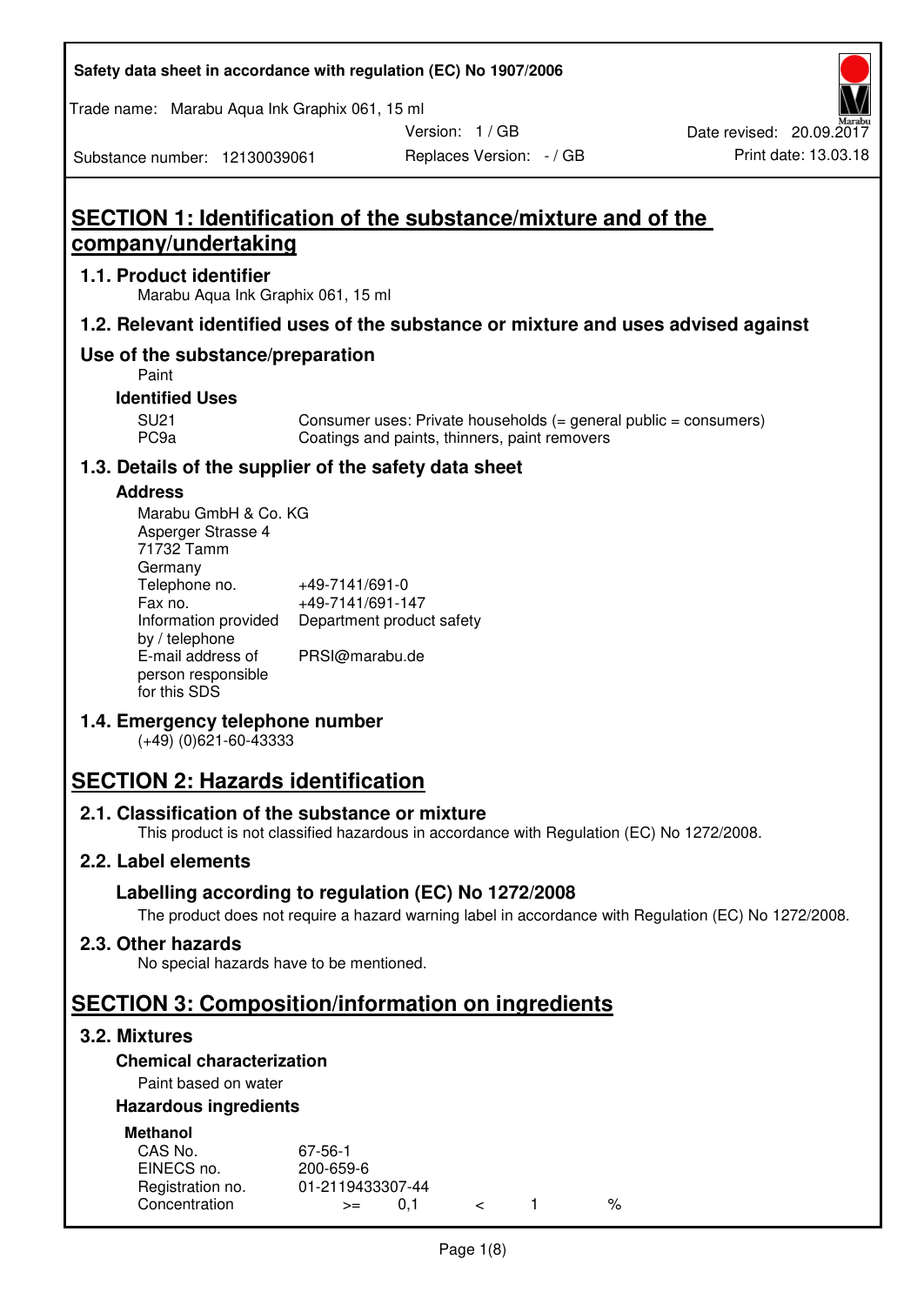| Safety data sheet in accordance with regulation (EC) No 1907/2006                                                                                                                          |
|--------------------------------------------------------------------------------------------------------------------------------------------------------------------------------------------|
| Trade name: Marabu Aqua Ink Graphix 061, 15 ml                                                                                                                                             |
| Version: 1/GB<br>Date revised: 20.09.2017<br>Print date: 13.03.18<br>Replaces Version: - / GB<br>Substance number: 12130039061                                                             |
| Classification (Regulation (EC) No. 1272/2008)<br>Flam. Liq. 2<br>H <sub>225</sub><br>Acute Tox. 3<br>H331<br>Acute Tox. 3<br>H311<br>Acute Tox. 3<br>H301<br>STOT SE <sub>1</sub><br>H370 |
| Concentration limits (Regulation (EC) No. 1272/2008)<br>STOT SE 2<br>H371<br>$>= 3 < 10$<br>STOT SE 1<br>H370<br>$>= 10$                                                                   |
| <b>SECTION 4: First aid measures</b>                                                                                                                                                       |
| 4.1. Description of first aid measures                                                                                                                                                     |
| After skin contact<br>Wash with plenty of water and soap. Do NOT use solvents or thinners.                                                                                                 |
| After eye contact                                                                                                                                                                          |
| Separate eyelids, wash the eyes thoroughly with water (15 min.). In case of irritation consult an oculist.                                                                                 |
| <b>After ingestion</b><br>Rinse mouth thoroughly with water. If larger amounts are swallowed or in the event of symptoms take                                                              |
| medical treatment.                                                                                                                                                                         |
| 4.2. Most important symptoms and effects, both acute and delayed<br>Until now no symptoms known so far.                                                                                    |
| 4.3. Indication of any immediate medical attention and special treatment needed                                                                                                            |
| Hints for the physician / treatment<br>Treat symptomatically                                                                                                                               |
| <b>SECTION 5: Firefighting measures</b>                                                                                                                                                    |
| 5.1. Extinguishing media                                                                                                                                                                   |
| Suitable extinguishing media<br>Carbon dioxide, Foam, Sand, Water                                                                                                                          |
| 5.2. Special hazards arising from the substance or mixture<br>In the event of fire the following can be released: Carbon monoxide (CO); Carbon dioxide (CO2); dense<br>black smoke         |
| 5.3. Advice for firefighters                                                                                                                                                               |
| <b>Other information</b><br>Collect contaminated fire-fighting water separately, must not be discharged into the drains.                                                                   |
| <b>SECTION 6: Accidental release measures</b>                                                                                                                                              |
| 6.1. Personal precautions, protective equipment and emergency procedures<br>No particular measures required.                                                                               |
| <b>6.2. Environmental precautions</b><br>No particular measures required.                                                                                                                  |
| 6.3. Methods and material for containment and cleaning up<br>Clean preferably with a detergent - avoid use of solvents.                                                                    |
| 6.4. Reference to other sections                                                                                                                                                           |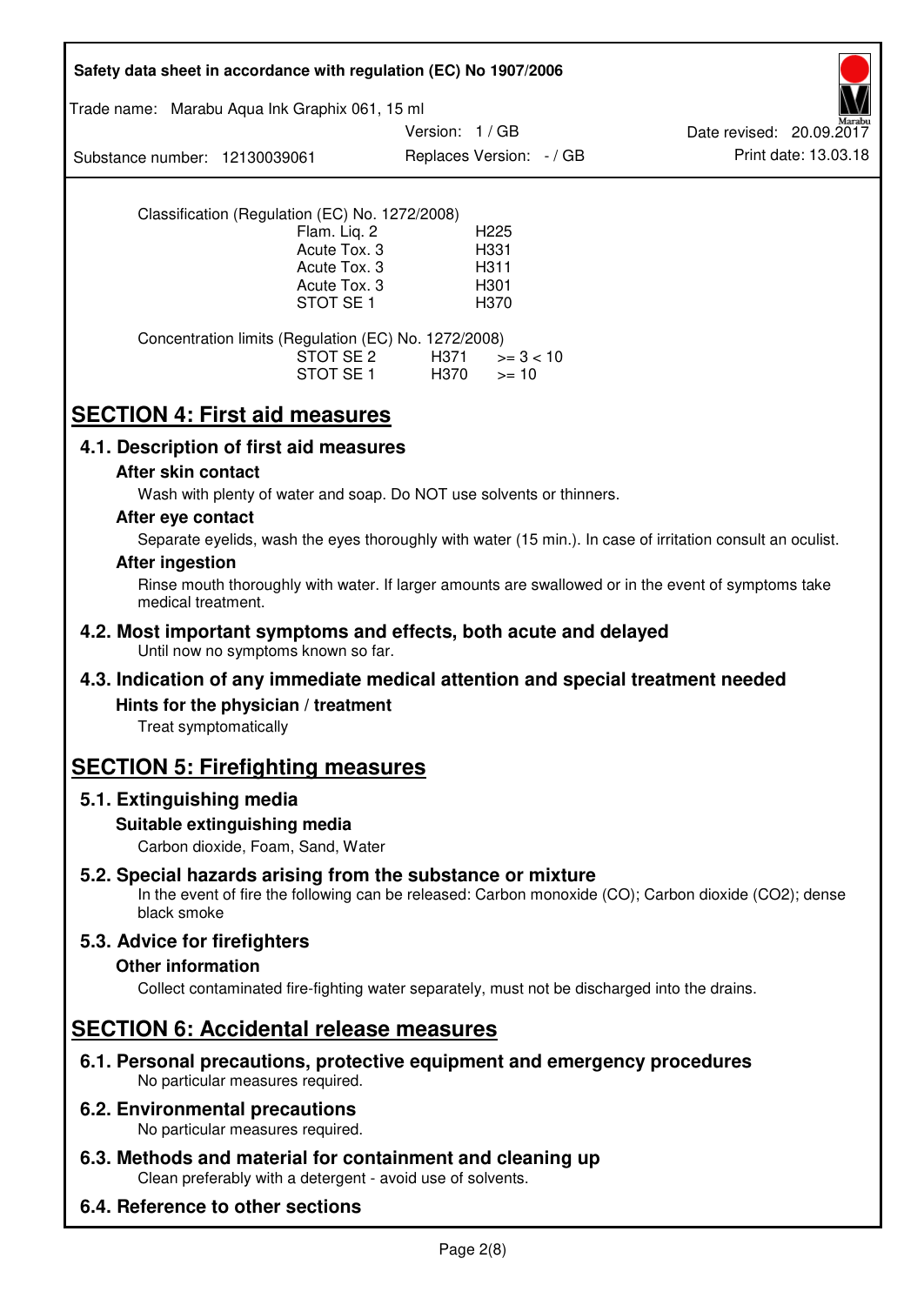| Safety data sheet in accordance with regulation (EC) No 1907/2006                                                                                                                                             |                          |                                                                                                         |
|---------------------------------------------------------------------------------------------------------------------------------------------------------------------------------------------------------------|--------------------------|---------------------------------------------------------------------------------------------------------|
| Trade name: Marabu Aqua Ink Graphix 061, 15 ml                                                                                                                                                                |                          |                                                                                                         |
|                                                                                                                                                                                                               | Version: 1 / GB          | Date revised: 20.09.2017                                                                                |
| Substance number: 12130039061                                                                                                                                                                                 | Replaces Version: - / GB | Print date: 13.03.18                                                                                    |
| see Section 8. Information regarding waste disposal, see Section 13.<br><b>SECTION 7: Handling and storage</b>                                                                                                |                          | Information regarding Safe handling, see Section 7. Information regarding personal protective measures, |
| 7.1. Precautions for safe handling                                                                                                                                                                            |                          |                                                                                                         |
| <b>Advice on safe handling</b>                                                                                                                                                                                |                          |                                                                                                         |
| Avoid skin and eye contact. Smoking, eating and drinking shall be prohibited in application area.<br>Advice on protection against fire and explosion<br>No special measures required.                         |                          |                                                                                                         |
| 7.2. Conditions for safe storage, including any incompatibilities                                                                                                                                             |                          |                                                                                                         |
| Requirements for storage rooms and vessels<br>Store in frostfree conditions.<br>Storage class according to TRGS 510<br>Storage class according to<br>12                                                       | Non-combustible liquids  |                                                                                                         |
| <b>TRGS 510</b>                                                                                                                                                                                               |                          |                                                                                                         |
| 7.3. Specific end use(s)<br>Paint                                                                                                                                                                             |                          |                                                                                                         |
| <b>SECTION 8: Exposure controls/personal protection</b>                                                                                                                                                       |                          |                                                                                                         |
| 8.1. Control parameters                                                                                                                                                                                       |                          |                                                                                                         |
| <b>Other information</b>                                                                                                                                                                                      |                          |                                                                                                         |
| There are not known any further control parameters.                                                                                                                                                           |                          |                                                                                                         |
| 8.2. Exposure controls                                                                                                                                                                                        |                          |                                                                                                         |
| <b>Exposure controls</b>                                                                                                                                                                                      |                          |                                                                                                         |
| Provide adequate ventilation.                                                                                                                                                                                 |                          |                                                                                                         |
| <b>Respiratory protection</b>                                                                                                                                                                                 |                          |                                                                                                         |
| Not necessary.<br><b>Hand protection</b>                                                                                                                                                                      |                          |                                                                                                         |
| Not necessary.                                                                                                                                                                                                |                          |                                                                                                         |
| In case of intensive contact wear protective gloves.<br>There is no one glove material or combination of materials that will give unlimited resistance to any<br>individual or combination of chemicals.      |                          |                                                                                                         |
| For prolonged or repeated handling nitrile rubber gloves with textile undergloves are required.<br>Material thickness<br>$\,>$<br>Breakthrough time<br>$\,<\,$                                                | 0,5<br>mm<br>30<br>min   |                                                                                                         |
| The breakthrough time must be greater than the end use time of the product.<br>replacement must be followed.                                                                                                  |                          | The instructions and information provided by the glove manufacturer on use, storage, maintenance and    |
| Gloves should be replaced regularly and if there is any sign of damage to the glove material.<br>Always ensure that gloves are free from defects and that they are stored and used correctly.<br>maintenance. |                          | The performance or effectiveness of the glove may be reduced by physical/ chemical damage and poor      |
| once exposure has occurred.                                                                                                                                                                                   |                          | Barrier creams may help to protect the exposed areas of the skin, they should however not be applied    |
| Eye protection                                                                                                                                                                                                |                          |                                                                                                         |
| Not necessary.                                                                                                                                                                                                |                          |                                                                                                         |
| <b>Body protection</b><br>Not applicable.                                                                                                                                                                     |                          |                                                                                                         |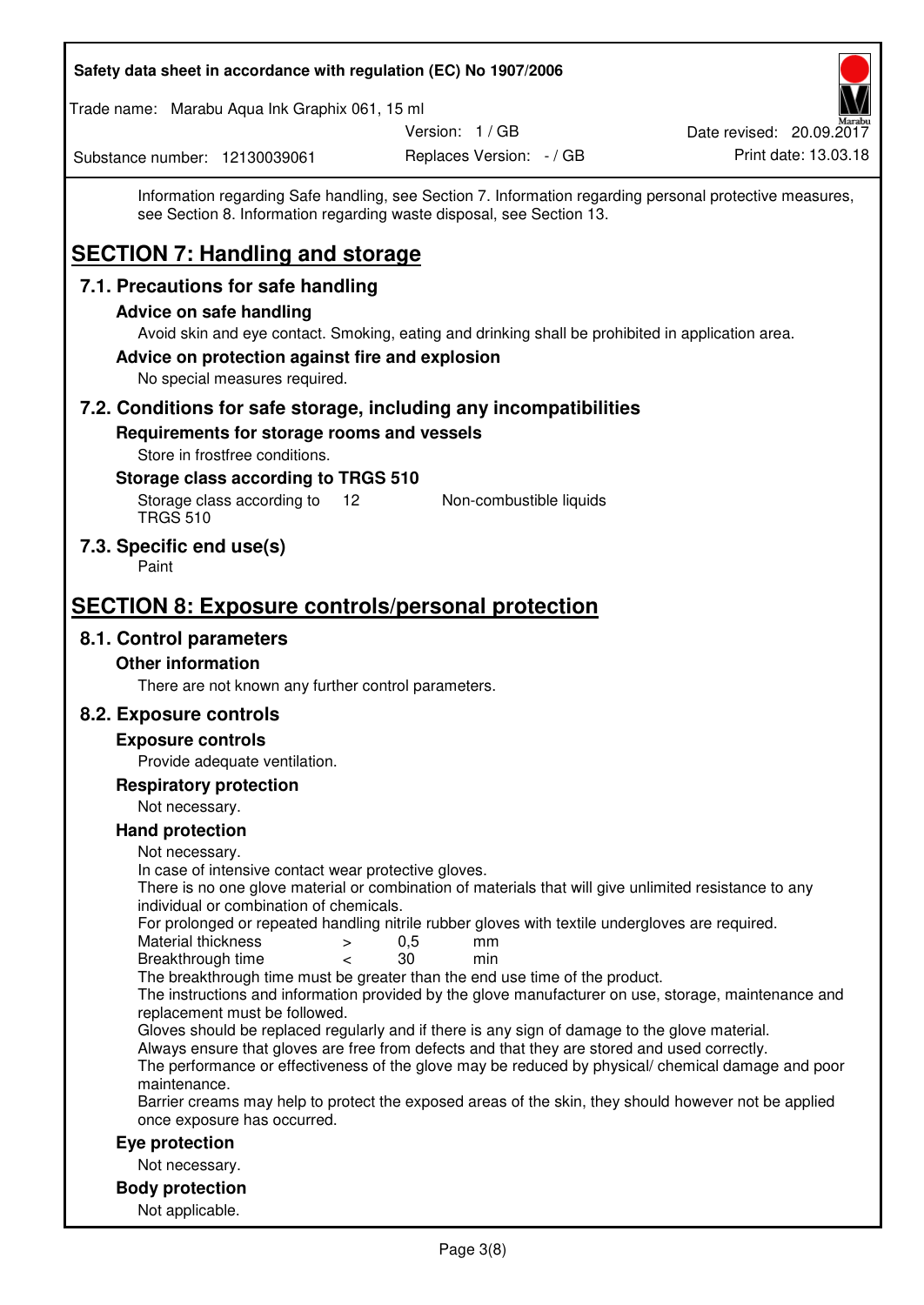| Substance number: 12130039061                      | Replaces Version: -/ GB                                              |                   |
|----------------------------------------------------|----------------------------------------------------------------------|-------------------|
|                                                    |                                                                      |                   |
| <b>SECTION 9: Physical and chemical properties</b> |                                                                      |                   |
| Form                                               | 9.1. Information on basic physical and chemical properties<br>liquid |                   |
| <b>Colour</b>                                      | coloured                                                             |                   |
| <b>Odour</b>                                       | odourless                                                            |                   |
| <b>Odour threshold</b>                             |                                                                      |                   |
| Remarks                                            | No data available                                                    |                   |
| <b>Melting point</b>                               |                                                                      |                   |
| Remarks                                            | not determined                                                       |                   |
| <b>Freezing point</b>                              |                                                                      |                   |
| Remarks                                            | not determined                                                       |                   |
| Initial boiling point and boiling range            |                                                                      |                   |
| Value                                              | 100<br>appr.                                                         | °C                |
| Pressure                                           | 1.013<br>hPa                                                         |                   |
| Source                                             | Literature value                                                     |                   |
| <b>Flash point</b>                                 |                                                                      |                   |
| Remarks                                            | Not applicable                                                       |                   |
| Evaporation rate (ether $= 1$ ) :                  |                                                                      |                   |
| Remarks                                            | not determined                                                       |                   |
| Flammability (solid, gas)                          |                                                                      |                   |
| Not applicable                                     |                                                                      |                   |
| Upper/lower flammability or explosive limits       |                                                                      |                   |
| Remarks                                            | not determined                                                       |                   |
| Vapour pressure                                    |                                                                      |                   |
| Value                                              | 23<br>appr.                                                          | hPa               |
| Temperature<br>Method                              | °C<br>20<br>Value taken from the literature                          |                   |
|                                                    |                                                                      |                   |
| <b>Vapour density</b><br>Remarks                   |                                                                      |                   |
|                                                    | not determined                                                       |                   |
| <b>Density</b>                                     |                                                                      |                   |
| Value<br>Temperature                               | 1,01<br>20<br>°C                                                     | g/cm <sup>3</sup> |
| Method                                             | DIN EN ISO 2811                                                      |                   |
| Solubility in water                                |                                                                      |                   |
| <b>Remarks</b>                                     | miscible                                                             |                   |
| Ignition temperature                               |                                                                      |                   |
| Remarks                                            | not determined                                                       |                   |
| <b>Viscosity</b>                                   |                                                                      |                   |
| Remarks                                            |                                                                      |                   |
| Remarks                                            | not determined                                                       |                   |
| 9.2. Other information                             |                                                                      |                   |
| <b>Other information</b>                           |                                                                      |                   |
| None known                                         |                                                                      |                   |
|                                                    |                                                                      |                   |

# **Safety data sheet in accordance with regulation (EC) No 1907/2006**

Trade name: Marabu Aqua Ink Graphix 061, 15 ml

Version:  $1 / GB$ <br>Benlaces Version:  $(CP)$ 



# **SECTION 10: Stability and reactivity**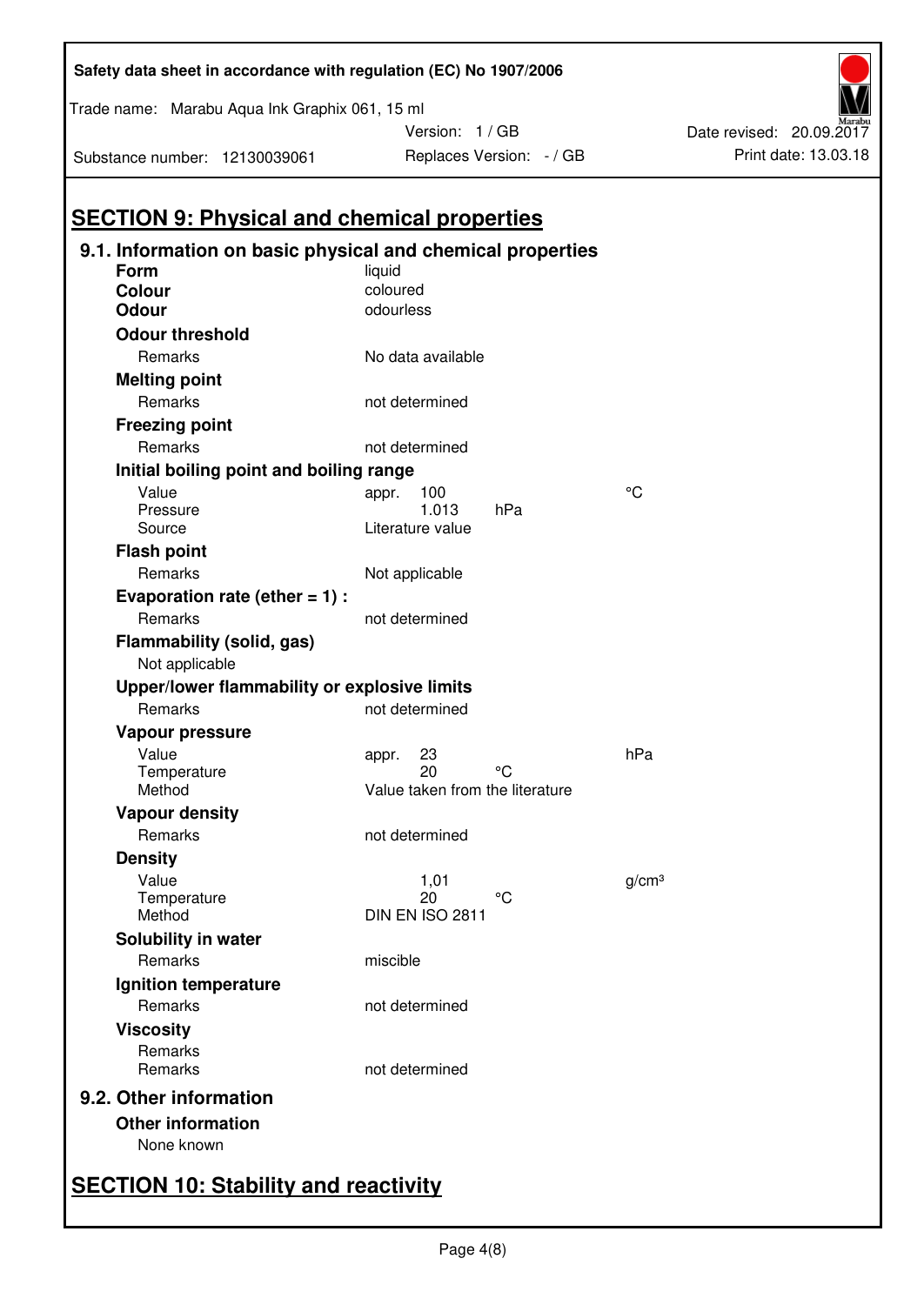| Safety data sheet in accordance with regulation (EC) No 1907/2006                    |                                                                                                    |                          |
|--------------------------------------------------------------------------------------|----------------------------------------------------------------------------------------------------|--------------------------|
| Trade name: Marabu Aqua Ink Graphix 061, 15 ml                                       |                                                                                                    |                          |
|                                                                                      | Version: 1 / GB                                                                                    | Date revised: 20.09.2017 |
| Substance number: 12130039061                                                        | Replaces Version: - / GB                                                                           | Print date: 13.03.18     |
| 10.1. Reactivity<br>None                                                             |                                                                                                    |                          |
| 10.2. Chemical stability<br>No hazardous reactions known.                            |                                                                                                    |                          |
| 10.3. Possibility of hazardous reactions<br>No hazardous reactions known.            |                                                                                                    |                          |
| 10.4. Conditions to avoid<br>No hazardous reactions known.                           |                                                                                                    |                          |
| 10.5. Incompatible materials<br>None                                                 |                                                                                                    |                          |
| 10.6. Hazardous decomposition products<br>No hazardous decomposition products known. |                                                                                                    |                          |
| <b>SECTION 11: Toxicological information</b>                                         |                                                                                                    |                          |
| 11.1. Information on toxicological effects<br><b>Acute inhalational toxicity</b>     |                                                                                                    |                          |
| Remarks                                                                              | Based on available data, the classification criteria are not met.                                  |                          |
| <b>Skin corrosion/irritation</b>                                                     |                                                                                                    |                          |
| Remarks                                                                              | Based on available data, the classification criteria are not met.                                  |                          |
| Serious eye damage/irritation                                                        |                                                                                                    |                          |
| Remarks                                                                              | Based on available data, the classification criteria are not met.                                  |                          |
| <b>Sensitization</b>                                                                 |                                                                                                    |                          |
| Remarks                                                                              | Based on available data, the classification criteria are not met.                                  |                          |
| <b>Mutagenicity</b><br>Remarks                                                       | Based on available data, the classification criteria are not met.                                  |                          |
| <b>Reproductive toxicity</b>                                                         |                                                                                                    |                          |
| Remarks                                                                              | Based on available data, the classification criteria are not met.                                  |                          |
| Carcinogenicity                                                                      |                                                                                                    |                          |
| Remarks                                                                              | Based on available data, the classification criteria are not met.                                  |                          |
| <b>Specific Target Organ Toxicity (STOT)</b>                                         |                                                                                                    |                          |
|                                                                                      |                                                                                                    |                          |
| Single exposure<br>Remarks                                                           | Based on available data, the classification criteria are not met.                                  |                          |
| <b>Repeated exposure</b><br>Remarks                                                  | Based on available data, the classification criteria are not met.                                  |                          |
| <b>Aspiration hazard</b>                                                             |                                                                                                    |                          |
|                                                                                      | Based on available data, the classification criteria are not met.                                  |                          |
| <b>Experience in practice</b>                                                        |                                                                                                    |                          |
| risk to health can be expected.                                                      | Provided all the recommended protective and safety precautions are taken, experience shows that no |                          |
| <b>Other information</b>                                                             |                                                                                                    |                          |
| There are no data available on the mixture itself.<br>1272/2008.                     | The mixture has been assessed following the additivity method of the GHS/CLP Regulation (EC) No    |                          |
| <b>SECTION 12: Ecological information</b>                                            |                                                                                                    |                          |

# Page 5(8)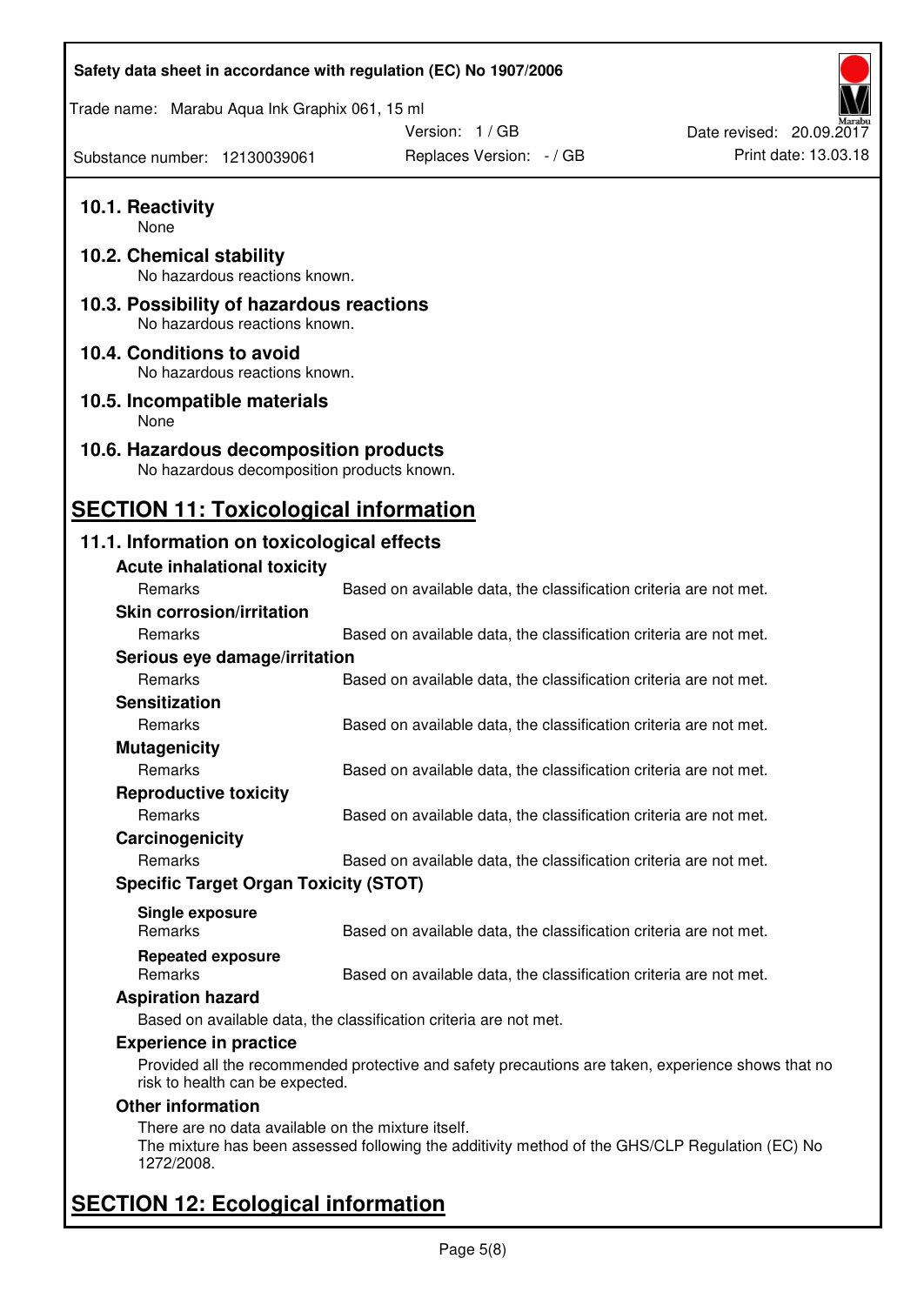#### **Safety data sheet in accordance with regulation (EC) No 1907/2006**

Trade name: Marabu Aqua Ink Graphix 061, 15 ml

Version: 1 / GB

Substance number: 12130039061

Replaces Version: - / GB Print date: 13.03.18 Date revised: 20.09.2017

# **12.1. Toxicity**

#### **General information**

There are no data available on the mixture itself.Do not allow to enter drains or water courses.The mixture has been assessed following the summation method of the CLP Regulation (EC) No 1272/2008 and is not classified as dangerous for the environment.

# **12.2. Persistence and degradability**

#### **General information**

There are no data available on the mixture itself.

# **12.3. Bioaccumulative potential**

#### **General information**

There are no data available on the mixture itself.

#### **12.4. Mobility in soil**

#### **General information**

There are no data available on the mixture itself.

# **12.5. Results of PBT and vPvB assessment**

#### **General information**

There are no data available on the mixture itself.

# **12.6. Other adverse effects**

#### **General information**

There are no data available on the mixture itself.

# **SECTION 13: Disposal considerations**

# **13.1. Waste treatment methods**

#### **Disposal recommendations for the product**

The product can be placed with other household refuse. Small residues in containers can be washed-out with water and put into the drainage system.

#### **Disposal recommendations for packaging**

Packaging that cannot be cleaned should be disposed off as product waste. Completely emptied packagings can be given for recycling.

# **SECTION 14: Transport information**

#### **Land transport ADR/RID**

Non-dangerous goods **14.1. UN number**  UN - **14.2. UN proper shipping name**  -

#### **14.3. Transport hazard class(es) Class** Label

| 14.4. Packing group         |   |
|-----------------------------|---|
| Packing group               |   |
| Transport category          | O |
| 14.5. Environmental hazards |   |

# **Marine transport IMDG/GGVSee**

-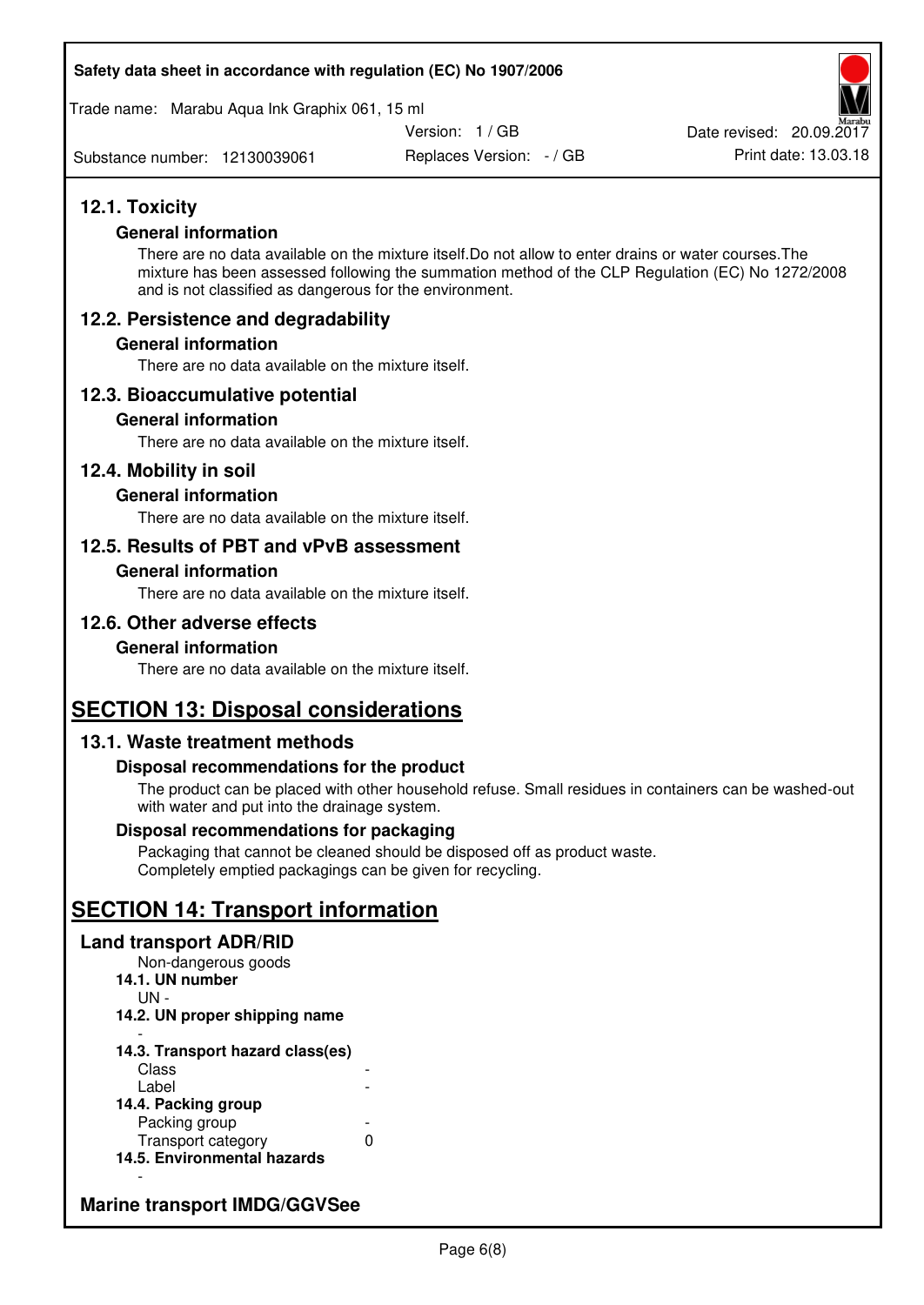| Safety data sheet in accordance with regulation (EC) No 1907/2006                                                                                                                                                                                                                                    |      |                          |     |                          |
|------------------------------------------------------------------------------------------------------------------------------------------------------------------------------------------------------------------------------------------------------------------------------------------------------|------|--------------------------|-----|--------------------------|
| Trade name: Marabu Aqua Ink Graphix 061, 15 ml                                                                                                                                                                                                                                                       |      |                          |     |                          |
|                                                                                                                                                                                                                                                                                                      |      | Version: 1 / GB          |     | Date revised: 20.09.2017 |
| Substance number: 12130039061                                                                                                                                                                                                                                                                        |      | Replaces Version: - / GB |     | Print date: 13.03.18     |
| The product does not constitute a hazardous substance in sea transport.<br>14.1. UN number<br>UN-<br>14.2. UN proper shipping name                                                                                                                                                                   |      |                          |     |                          |
| 14.3. Transport hazard class(es)<br>Class<br>Subsidiary risk<br>14.4. Packing group<br>Packing group<br>14.5. Environmental hazards<br>no                                                                                                                                                            |      |                          |     |                          |
| <b>Air transport ICAO/IATA</b><br>The product does not constitute a hazardous substance in air transport.<br>14.1. UN number<br>UN -<br>14.2. UN proper shipping name                                                                                                                                |      |                          |     |                          |
| 14.3. Transport hazard class(es)<br>Class<br>Subsidiary risk<br>14.4. Packing group<br>Packing group<br>14.5. Environmental hazards                                                                                                                                                                  |      |                          |     |                          |
| Information for all modes of transport<br>14.6. Special precautions for user<br>Transport within the user's premises:<br>Always transport in closed containers that are upright and secure.<br>Ensure that persons transporting the product know what to do in the event of an accident or spillage. |      |                          |     |                          |
| <b>Other information</b><br>14.7. Transport in bulk according to Annex II of Marpol and the IBC Code<br>no                                                                                                                                                                                           |      |                          |     |                          |
| <b>SECTION 15: Regulatory information</b>                                                                                                                                                                                                                                                            |      |                          |     |                          |
| 15.1. Safety, health and environmental regulations/legislation specific for the substance<br>or mixture                                                                                                                                                                                              |      |                          |     |                          |
| <b>VOC</b>                                                                                                                                                                                                                                                                                           |      |                          |     |                          |
| VOC (EU)<br>VOC (EU)                                                                                                                                                                                                                                                                                 | 0,44 | %<br>4,4                 | g/l |                          |
| <b>Other information</b>                                                                                                                                                                                                                                                                             |      |                          |     |                          |
| The product does not contain substances of very high concern (SVHC).                                                                                                                                                                                                                                 |      |                          |     |                          |
| <b>Other information</b>                                                                                                                                                                                                                                                                             |      |                          |     |                          |
| All components are contained in the TSCA inventory or exempted.<br>All components are contained in the DSL inventory.                                                                                                                                                                                |      |                          |     |                          |
| 15.2. Chemical safety assessment<br>For this preparation a chemical safety assessment has not been carried out.                                                                                                                                                                                      |      |                          |     |                          |
| <b>SECTION 16: Other information</b>                                                                                                                                                                                                                                                                 |      |                          |     |                          |
| Hazard statements listed in Chapter 3                                                                                                                                                                                                                                                                |      |                          |     |                          |

Page 7(8)

H225 Highly flammable liquid and vapour.